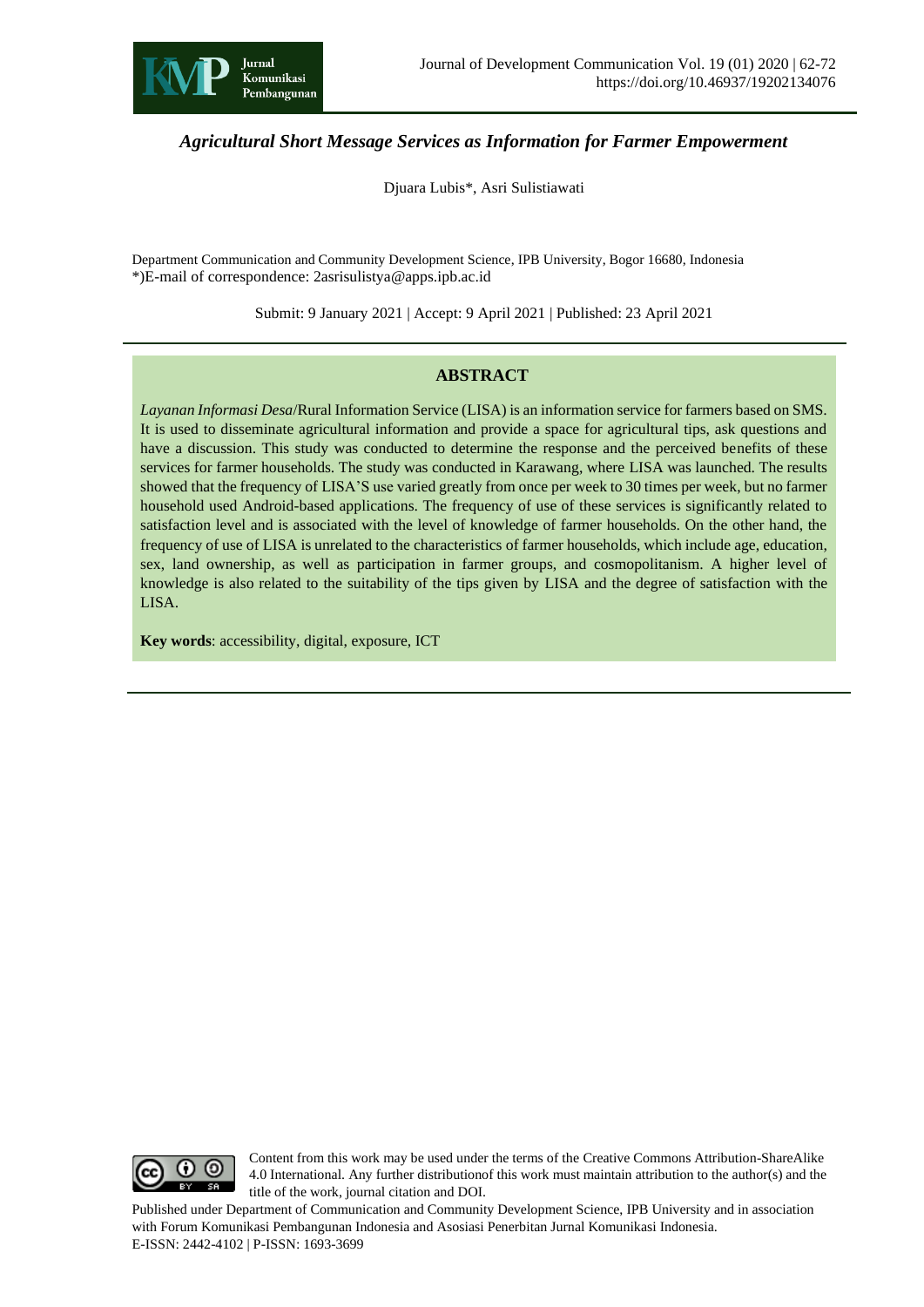#### **INTRODUCTION**

The use of Information and Communication Technology (ICT) is important in every aspect of life, especially on building a nation, not to mention agricultural development. Overseas Development Institute (2008) hinted that ICT must be used broadly to develop rural areas, including to alleviate poverty. Along with the development of ICT in Indonesia, the use of ICT which originally focused on a trade sector now increasingly develop into a technology that can be used to broaden services and to improve knowledge. Amin, (2018) stated that ICT had been broadly used in Indonesia; however, it was mostly used for entertainment and social media. While Daum (2018) research showed that the application of ICT gave an amazing opportunity for the food security and sustainability. This finding was reinforced by Kante et al., (2019) research results which uncovered that the use of ICT significantly influenced the adoption of agricultural information. The success of using ICT for the agricultural development with its requirements was also reported by FAO (2010) in Egypt and by Megan et al., (2015) in Afghanistan.

The presence of ICT directly shifted the old ways in the development of agricultural sector. As an example, in the service of giving information which originally mostly uses interpersonal communication between a farmer and an extension worker, or among farmers in a farmers group, now this activity can be done without having to meet by using various media such as SMS, internet media, such as social media. According to the literature study done by Amin (2018), there was a big effort to utilize ICT for the rural areas development, especially in the agricultural and fishery sector. In fact, it was a long time ago that Chapman & Slaymaker (2012) mentioned the hug potential of ICT for rural areas development. They stated that information was an important key on rural areas development, and ICT was an important tool for searching, saving, and distributing information. As for the context in Indonesia, the mostly used ICT tools by farmers and fishermen are handphones (Center for Research and Post and Informatics Development, 2015).

Meanwhile, Rendra & Wulandari (2017) also stated that the service for agricultural sector in Indonesia must be improved. So far the development of ICT for agriculture has been underdeveloped compared to other sectors. They believed that ICT could be developed to get the farmers closer to the other stakeholders. In turn, the farmers' welfare will be improved by using the capacity of ICT.

On the other side, All Answers Ltd (2018) elaborated that specifically rural areas needed various intervention to improve the welfare of its people. ICT can facilitate this intervention. For the intervention to be more efficient, a strong coordination is needed between these various sectors. This is in line with what has been put forward by Daum (2018), there were some challenges such as providing supporting infrastructure and making sure the equal access, data ownership, and privacy.

Aside from that, there are also parties, both government institution and civilian institutions that provide this information services for the development. It is interesting to research on the effectivity of this ICT services for spreading the information of the development, especially the development of agricultural and rural areas. In addition to its effectivity to spread information, it is also necessary to know how the society can use that information to improve their welfare.

One of the examples of using ICT for the agricultural development was done by *Mercy Corps Indonesia*, an NGO who introduced the use of ICT for farmers empowerment. This institution, through Agri-Fin Mobile, provided technology and financial information services for the farmers of paddies, corns, chilies, and potatoes in various areas. This service is known as Rural Information Services that uses cellular telephone equipment in the form of Short Message Services (SMS).

With reference to the World Bank (2011), on designing ICT intervention in the agricultural sector, some things need to be emphasized, among others, the farmer's access to ICT is not only physical proximity, infrastructure accessibility, ICT tools and services, but also the affordability, usability, and usability model that is in line with the local condition of the physique, environment, and culture. Even though it is realized that ICT has an important role on supporting sustainable agricultural development, until now the farmers of the world, especially in Indonesia, are still not taken into account in the ICT business and policy environment (Lubis, 2010).

Furthermore, there are many researches that prove the benefits of ICT in the agricultural world. One of them was by Park (2017), he stated that the general benefit of information technology was to overcome distance barriers through online services, to improve the social modal level among community members, and to achieve economic benefit with the possibility of participating in the digital economy. Previously, World Bank (2011) identified four fields where the application of cellular phones can promote the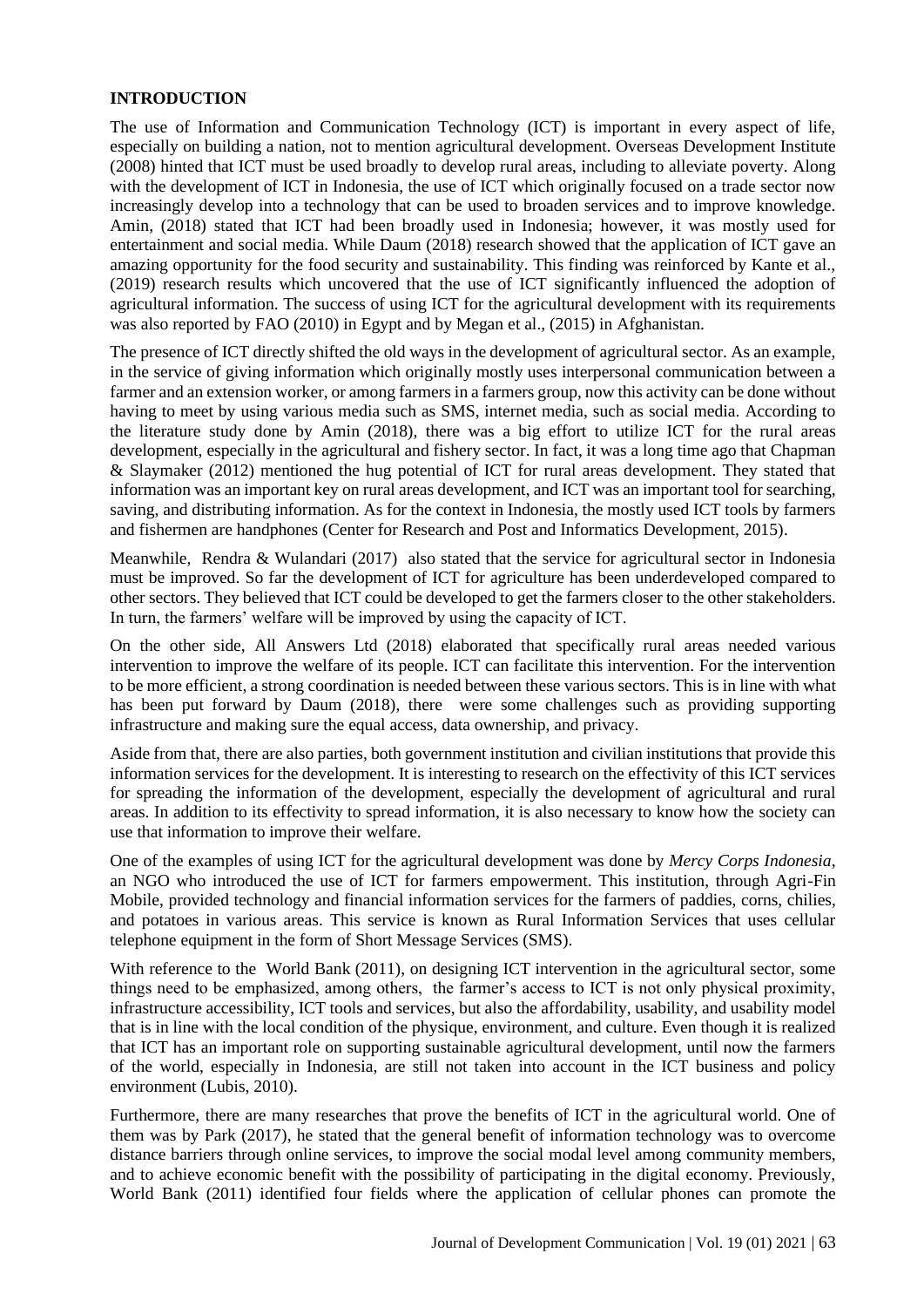development of agricultural and rural areas including better access to the information of markets, diseases, climates, and extension services.

Furthermore, Baumüller (2013) added that the services presented in mobile service (m-service) could give information to farmers both according to demand or by sending update through SMS or audio recording. This m-service also functions to facilitate farmer-to-farmer or farmer-to-buyer relationship, such as sharing their experience on agricultural practice and market information on price, supply, and demand.

On the other side, the use of ICT, especially phone cellular, in agricultural sector cannot be separated from the influence of its own user characteristics. In other words, the characteristics of the user – in this case the farmers – are related to the utilization level of cellular phone in accessing agricultural information. This has been stated by Adegbidi et al., (2012) on his writing with respect to the determining factor of cellular phone users by farmers, some of which include education, experience, and land tenure area. Furthermore, other researchers such as Ono & Zavodny (2007); Stiakakis et al. (2010); Haight et al. (2014); and Robinson et al. (2015) stated that demographic and social characteristics influence the level of ICT use; furthermore, the different characteristics can cause digital inequalities.

Based on the things discussed above, this research aims to identify to what extent the use of technology information (especially SMS service for farmers) is conducted by farmers in Karawang, West Java. Besides, this research also examines further the implication of the use of the SMS service towards the improvement of the farmers' knowledge.

### **RESEARCH METHOD**

The research was conducted from July until October 2017. It was held in five districts, namely Pangkalan, East Karawang, Jatisari, Pedes, and Rawamerta in Karawang Regency, West Java Province. The site selection was carried out purposively with 200 farmers who used LISA services as samples. The list of farmers who used LISA was obtained from the Mercy Corps Indonesia.

This research was designed using a quantitative approach with survey methods. Quantitative data collection was carried out by a structured interview using instruments, such as questionnaire. Qualitative data collection was carried out through a profound interview and a group interview. The profound interview was conducted by the staff of Mercy Corps Indonesia (at their headquarters in Karawang), together with agricultural field counselors in areas that have LISA services.

#### **RESULTS AND DISCUSSION**

#### **Description of Agricultural SMS Services**

Rural Areas Information Service is an information service done by Agri-Fin Mobile. This program was built by Mercy Corps Indonesia and PT 8Villages Indonesia that provide integrated services to low-income farmers. These services were built to help farmers with all their limitations to access information for their farming business, such as weather, consumer needs, selling price, and costs that need to be incurred to do farming.

In the beginning of this program, partnership between the local government (especially Department of Agriculture and Extension Coordination Agency), Mercy Corps Indonesia and 8Villages was done for the training. This training was attended by all of the farmer's agricultural land extension workers and farmer figures, especially agricultural group leaders within the service area. This training aimed to introduce LISA services and how farmers could get the access to it, and how the field agricultural extension workers and agricultural group leaders could help farmers to access this service.

Rural Areas Information Services used SMS and were introduced in December 2021 in Karawang Regency. The range of LISA covers four regencies in the province of West Java, namely Karawang Regency, Purwakarta Regency, Subang Regency, and Bogor Regency.

Information services through SMS was chosen because this service was the simplest and relatively cheap. This service could reach farmers with simple handphones, and the services was cheap because it did not need an internet connection. Indeed, because of its simplicity, messages sent through SMS was short and could not load images. Because of that, these services could not load complex information.

Agricultural SMS Services include services such as agricultural tips and Q&A as well as family financial literacy services. The materials for guidance are based on a thematic operator that refers to the government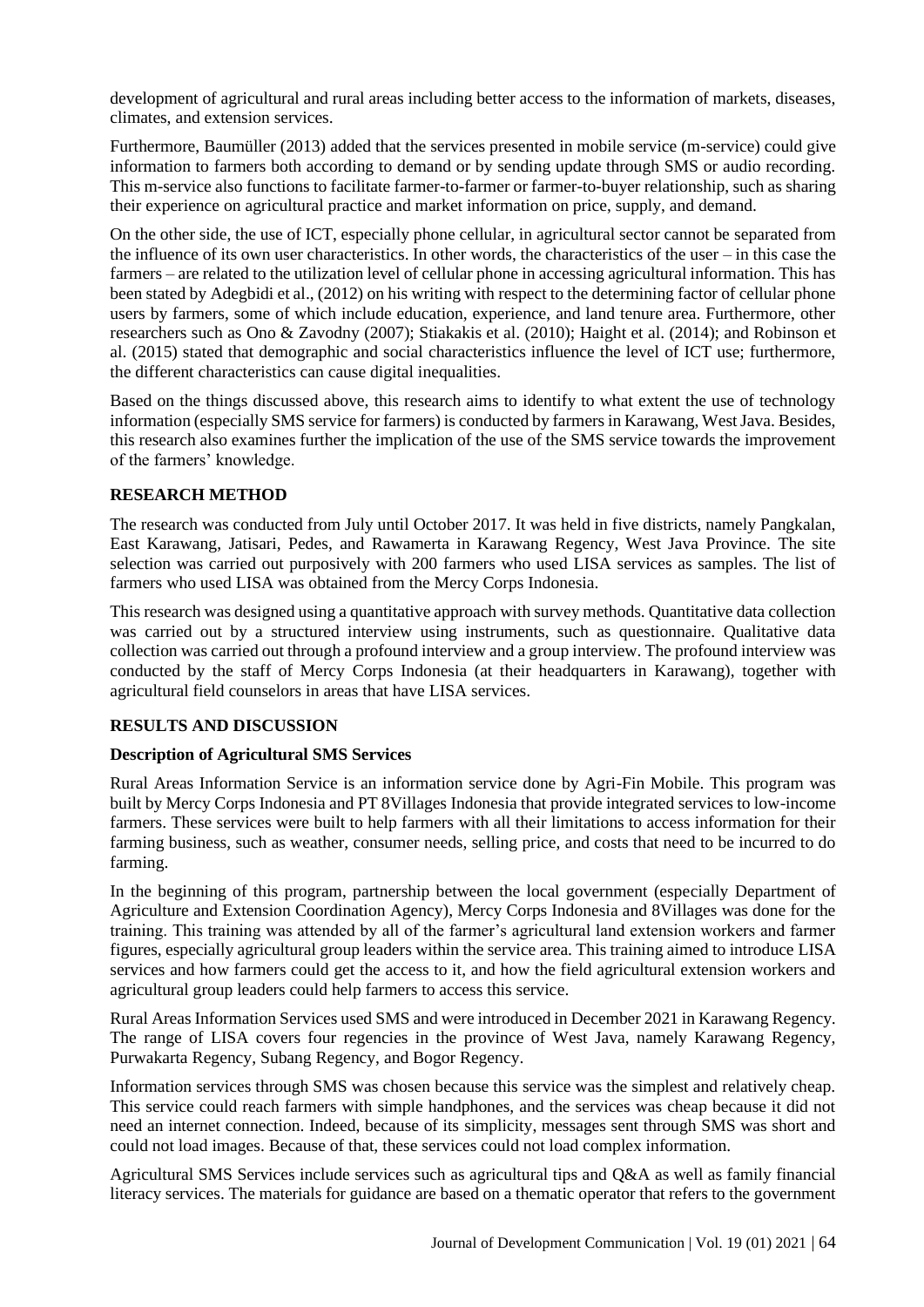program, originating from developed trends in the society, or themes which are of concerns in interactive Q&A service users. The community can use these services on Agri-Fin Mobile by first signing up through their cellular phone by sending SMS in accordance with the instructions given and sent to the operator number 2000. After signing up as a user, then the user can use some services provided, such as agricultural tips and interactive Q&A service with the agricultural experts. At the beginning of the service from December 2012 to April 2015, agricultural tips were given to its users every day. Because of the limitation in sending short messages, LISA operator shared one theme of agricultural tips by sending SMS two times. Next, as of May 2015, agricultural tips services were carried out twice a week.

Farmers who want to get the LISA services must sign up through cellular phone by typing "FOLLOW (space) LISA (space) PHONE NUMBER registered" and send it to 2000. After signing up as an LISA user, then in that phone number various information services will show up, such as agricultural tips and interactive Q&A with the agricultural experts.

To arrange the messages that will be sent, Mercy Corps work together with an agricultural higher education. Experts from this institution will arrange the information and answer the questions asked by the LISA users.

To attract users, Mercy Corps Indonesia conducted a weekly quiz. With these quizzes, Mercy Corps would know the knowledge and memory of its users of the disseminated messages. Every week 10 winners were chosen and each winner would be given a Rp 10.000 pulse.

They attempted to answer every question that came through SMS. To improve its user's activeness, LISA sometimes gave Rp 5.000 pulse to each user who asked question.

### **Characteristics of Farmer Users in Karawang**

Information and communication technology (ICT) users cannot be separated from the farmer's characteristics. Referring to Adegbidi et al., (2012) in their notes, the defining factors of cellular phone users by farmers include education, experience, and land tenure area. Furthermore, other researchers such as Ono & Zavodny (2007), Stiakakis et al. (2010), Haight et al. (2014); Robinson et al. (2015) stated that the characteristics influenced the level of ICT use; moreover, those different characteristics could cause digital inequalities.

| <b>Individual</b><br><b>Characteristics</b> | Category                     | <b>Number</b>  | Percentage |
|---------------------------------------------|------------------------------|----------------|------------|
|                                             | Young $(30)$                 | 28             | 14%        |
| Age (Year)                                  | Adult (30-50)                | 124            | 62%        |
|                                             | Old $>50$                    | 48             | 24%        |
| Primary School                              |                              |                |            |
|                                             |                              | 176            | 88%        |
| Formal Education                            | Middle<br>High<br>to         |                |            |
|                                             | School                       | 17             | 8%         |
|                                             | College                      | $\overline{7}$ | 4%         |
|                                             | Small $( \leq 4,000)$        | 94             | 47%        |
| Cultivated<br>Land                          | Moderate ( $>$ 4,000 - $\le$ |                |            |
| Areas $(m2)$                                | 12,000)                      | 81             | 41%        |
|                                             | Large $(>12,000)$            | 25             | 13%        |
|                                             | Labor                        | 66             | 33%        |
| Land<br>Ownership                           | Pawn                         | 17             | 9%         |
| <b>Status</b>                               | Rent                         | 57             | 29%        |
|                                             | Owned                        | 60             | 30%        |
| Amount<br>of                                | Few $(\leq 1)$               | 86             | 43%        |
| Information                                 | Moderate $(2-3)$             | 16             | 8%         |
| Media<br>Technology<br>Owned                | Plentiful $(≥ 4)$            | 98             | 49%        |

**Table 1** Number and Percentage of Farmers According to Their Individual Characteristics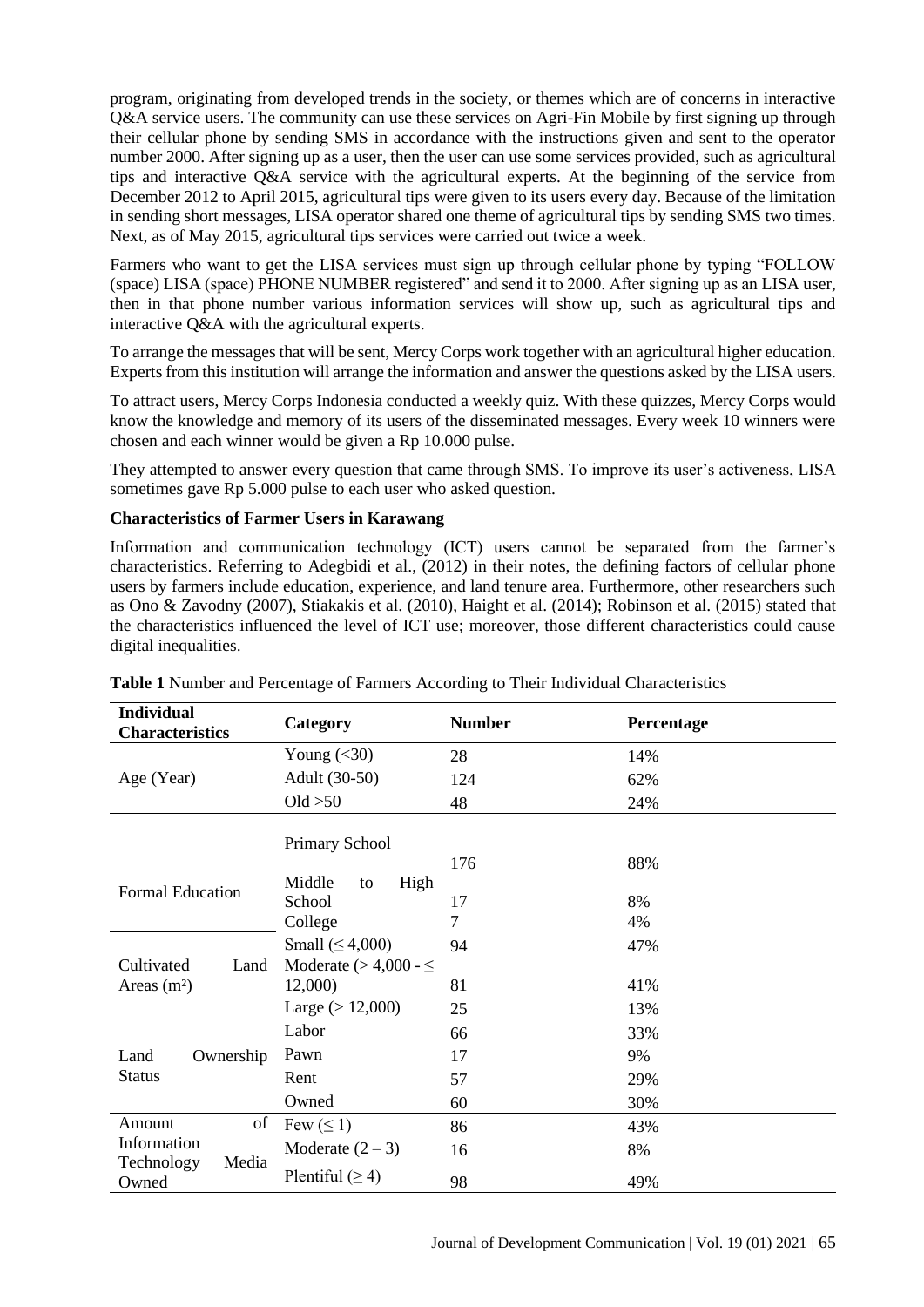As for the farmer's characteristics which are measured in this research included age, formal education, land tenure status and level of communication media ownership. The following is the data of the number and percentage of farmers according to their individual characteristics.

The classification of age in this research is divided into 3 categories including young age which is below 30 years-old, adult with age span between 30 until 50 years-old and the old category aged older than 50 years-old. Referring to the data shown in the table above, it is seen that more than half of the farmers are classified into the adult category with age span over 30 years-old. Meanwhile, at least young farmers who were identified less than 15% could strengthen the fact about there was a low interest in the young towards agriculture. This is in line with the agricultural census result in 2013, stating that farmers (<30 years-old) were about 13%.

According to the formal education taken, farmers in Karawang Regency in general were lowly educated. As much as 88 percent of farmers were only elementary school and some even did not finish elementary school. There was an interesting data, even though the percentage was only 4 percent, there were farmers in Karawang Regency who took college education. This shows that there are already college graduates who were interested in the agricultural sector. This is in line with the data presented by the Agency for Agricultural Extension and Human Resources Development (BPP SDMP) in 2016, saying that the percentage of agricultural workers (farmers) according to their education in Indonesia mostly was in the low category with 74 percent. As for the other 34 percent, it consists of those who were never educated (10 percent) and those who never finished elementary school (24 percent).

On the other side, even though Karawang Regency is known as one of the granary areas in Indonesia, the fact shows that only a few farmers own large lands (> 1 hectare) with the percentage of less than 15 percent. Almost half of the farmers are small-field farmers with land ownership area less than half of a hectare, with the percentage of 47 percent. This fact is in line with the data related to the land tenure status that 30 percent of the farmers are landless and they are farm workers.

The table above also shows the symptoms of imbalance in land ownership. There are 13 percent of farmers who own more than 1.2 hectares; there are even some cases where the farmers own up to 20 hectares of land, while the other 30 percent do not own land. This land ownership polarization symptom is a threat that causes difficulties in agricultural development.

Next, if it is seen from the number of communication media ownership, there are some interesting data which show disproportions among farmers. Half of the total number of farmers own not more than one medium (43 percent), as for the media commonly owned is television. On the other side, half of the other farmers own more than 4 media (49 percent) including television, radio, cellular phone, computer, and even laptop.

## **The Use of SMS Service for Agriculture**

As reffered to FAO, (2010), it is important to use ICT for agricultural development and food availability. FAO sees that through ICT, (a) information can be accessed by all parties involved in the agricultural development, and (b) transaction fees can be reduced. It means that ICT can give various advantages to agricultural development, so that the country and the world must encourage to use ICT in agricultural sector. Furthermore, referring to what Jain et al., (2015) stated, agricultural information system must be developed according to mass communication technology, such as electronic media including ICT. Basically, information received by the LISA user farmers are the same for everyone. LISA spreads information at the same time and amount to everyone. However, some individual factors made farmers receive the amount of information, access frequency, and amount of information variety differently.

The level of farmer users for agricultural SMS service in this research was measured by three indicators, namely the amount of information sources, access frequency and amount of information variety. The amount of information sources shows how much agricultural information sources can be accessed in a month, while the information variety is measured by the variety of information related to the farming activities. As for the information frequency, it is measured according to how much agricultural information can be accessed from various information sources in a month. Therefore, the following are data on the level of farmers using agricultural SMS services.

In accordance with the number of information sources available in the rural information services, there are three information sources: price information, agricultural tips and Q&A, and also family financial literacy service. The guidance materials are based on LISA thematic operator which refers to the government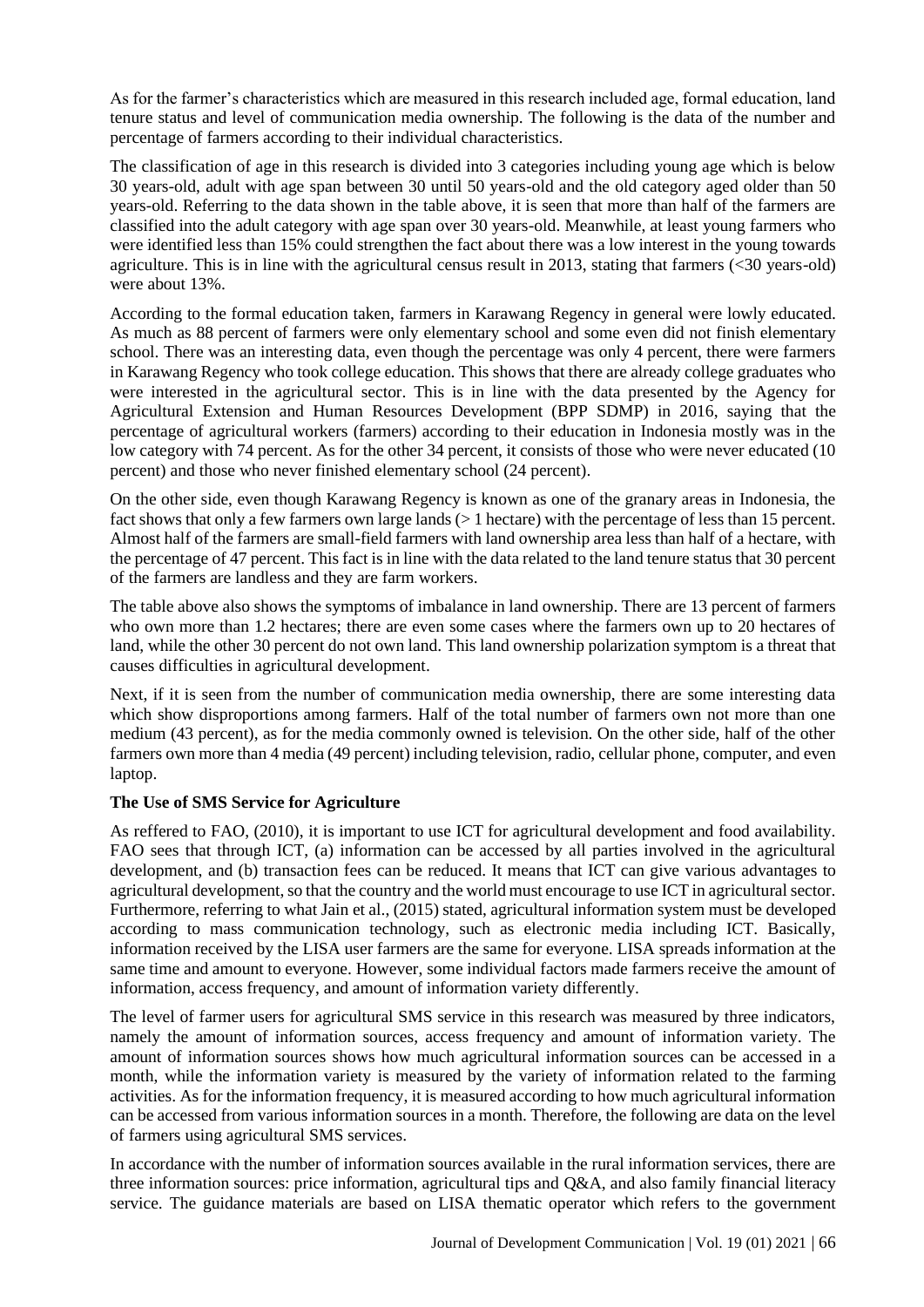programs, and from the trends developing in society, or themes that attract users in the interactive Q&A. The result of the research shows that almost all of the farmers have moderate amount of information, which comes from four to six information sources.

| <b>Level of Use</b>     |             | Category        | <b>Number</b>    | Percentage |
|-------------------------|-------------|-----------------|------------------|------------|
| Amount<br>οf<br>Sources | Information | Little $(1-3)$  | $\boldsymbol{0}$ | 0%         |
|                         |             | Moderate (4-6)  | 198              | 99%        |
|                         |             | A lot $(7-9)$   | 2                | 1%         |
| Amount<br>οf<br>Variety | Information | Little $(1-3)$  | 185              | 93%        |
|                         |             | Moderate (4-6)  | 15               | 8%         |
|                         |             | A lot $(7-8)$   | $\theta$         | $0\%$      |
| Information             | Access      | Little $(1-10)$ | 88               | 44%        |
|                         |             | Moderate (4-6)  | 46               | 23%        |
| Frequency               |             | $High (21-30)$  | 66               | 33%        |

**Table 2** Number and Percentage of Farmers According to the variable of Level of Agricultural SMS Service User in Karawang Regency in 2017

The small number of farmers who have information sources is in line with the next finding about the amount of information variety accessed where the data show that at the average users can only access one to three types of information. Therefore, it can be said that almost all of the farmers have not tried to access all of the information available in LISA agricultural SMS services. Furthermore, the type of information accessed frequently by farmers is usually about farming Q&A, while the average farmers confess that they have never accessed family financial literacy services because some of them assume that that information is not necessary, and some others assume that the information is hard to understand.

From in-depth interviews, it was found that the variety and low level of the number of information sources, amount of information variety, and the frequency of information received are caused by the uneven ownership of handphones. In the research areas, it turned out that for many families handphones were not "personal belongings" but it was a family belonging.

It might happen that when LISA spread information related to agricultural technology, the handphone was taken by their child to school. Or there was information about household economy, but the phone was being carried by the father. As a result, the information could not be accessed by the target individual who was supposed to get the information.

These circumstances are getting harder because generally the "phone memories" are relatively small. If there is an incoming short message, the memory fills up fast. What can be often done was erasing the existing information. This caused the variety of information received by respondents. This shows that the symptoms of digital inequality among farmers in Karawang Regency. In this case, the uneven ownership of gadgets to access digital information.

Related to the types of information accessed by the farmers, these are the data on the types of farming information accessed by the farmers of Karawang Regency through LISA services.

| Table 3 Number and Percentage of Respondents According to the types of Farming Information Obtained |  |  |
|-----------------------------------------------------------------------------------------------------|--|--|
| Through LISA Sources in Karawang, 2017                                                              |  |  |

| <b>Types of Farming Information</b> | <b>Number</b> | <b>Percentage</b> |  |
|-------------------------------------|---------------|-------------------|--|
| 1. Tillage                          | 92            | 46.00             |  |
| 2. Irrigation                       | 48            | 24.00             |  |
| 3. Selection of Seeds               | 71            | 35.50             |  |
| 4. Planting                         | 76            | 38.00             |  |
| 5. Fertilization                    | 92            | 46.00             |  |
| 6. Pest and Plant Diseases          | 93            | 46.50             |  |
| 7. Post-harvest                     | 46            | 23.00             |  |
| 8. Marketing                        | 15            | 7.50              |  |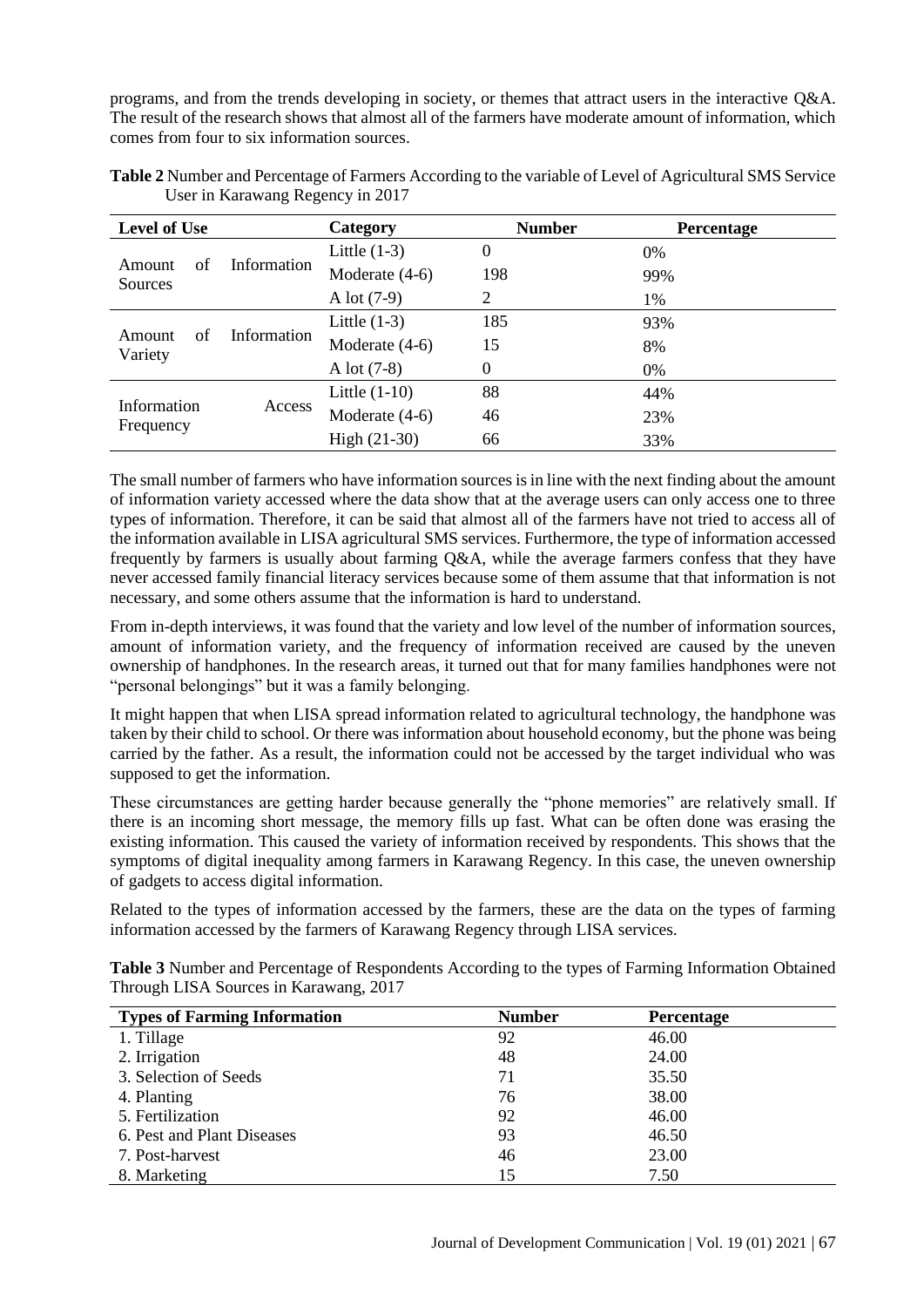The number of farmers who received farming information, especially the one related to rice cultivation technique, was still less than 50 percent. This phenomenon is quite interesting, because some of the farmers were not exposed to farming information, which was the main business of farmers, whereas LISA had been sending agricultural information. Indeed, information served by LISA was short and general, because of the SMS limitations, but there was no way a complicated and profound technology could be sent through SMS.

Information about land cultivation received by farmers was not immediately implemented in its farming. For example, LISA recommended farmers not to burn hays, but to let it rot in land. This treatment was important to fix the fertility of the land. In reality, most of the farmers did not do this recommendation. It means that they burned the hays. According to the farmers it was the easiest and quickest way, because they must quickly cultivate the land so that they could work in the next growing season. Waiting for the hay rotting process needed a long time, and it caused them to miss the growing season.

The information most received by farmers was related to pest and plant diseases (56.50 percent) and also fertilization and tillage (each 46.00 percent). The information rarely received from LISA was about irrigation, selection of seeds, planting, and post-harvest, while the rarest information received was about marketing.

In fact, very few farmers were exposed to marketing information. This shows that farmers were still the receivers of the price in farming, especially in rice farming. They did not have many choices in rice marketing. Merchants decided the farmer's product prices. Institutionally, indeed there was very little protection for farmers to market their agricultural products. Rice farmers often became the victims of rice commerce. During the harvest season, farmers sold their rice with low prices (because of the overflow of supply), and during famine season they bought rice with high prices. (many farmers did not have barn, so they could not store rice in large quantities for their needs in the next season).

On the other side, even though the data show a small number of farmers who owned sources and information variety were classified in the high category, the frequency of the farmers accessing the LISA services was quite good. This is shown from the data presented in Table 2, showing that 33 percent of the farmers confessed to frequently access LISA services with the average frequency about 21 to 30 times in a month. Farmers in this category confessed that at least once a day they used LISA services.

However, on the other side almost half of the other farmers confessed to rarely access LISA services with the frequency of less than 10 times in a month. This is caused by the average farmers in this category only owned one shared handphone in one family. Because of it, to use handphone they must take turns. Other than that, there were other limitations on accessing LISA services caused by the farmers' unskilled use of handphones, keeping in mind that 24 percent of the farmers in this research were classified in the older age category (more than 50 years old), and most of them were elementary school graduates. Because of it, on using handphones, especially on accessing LISA, farmers in this category still needed help from other members of their family.

Furthermore, the low frequency of farmers utilizing the Q&A forum on LISA services among others is because farmers assume the writing in the cellular phones was too small so it is hard for them to read. Description through SMS was also considered not to be complete and clear. Farmers tended to be using the facility less and less because the answers received were not obtained directly. There were also farmers who presumed the answers given were too long and hard to read.

Based on the description above, it can be said that the level of accessibility of farmers towards LISA services is not yet in the high category. This is caused by a number of reasons, one of which is farmers are still facing various obstacles in utilizing LISA application. One of the reasons expressed by the farmers was the slow response on getting a reply. There were other farmers who expressed that the answer received was not detailed and eventually the farmers tended to ask directly to other farmers. Other obstacles regarding the communication were the language that was difficult to understand so they did not understand what was delivered.

This becomes a clue that there is a digital inequality in another form. The farmers' low level of formal education caused the low ability to use LISA services. Even though the information is available, and it can be accessed evenly, the ability of farmers to read and understand the message content becomes varied. Once again, this shows a digital inequality phenomenon among farmers who use LISA services.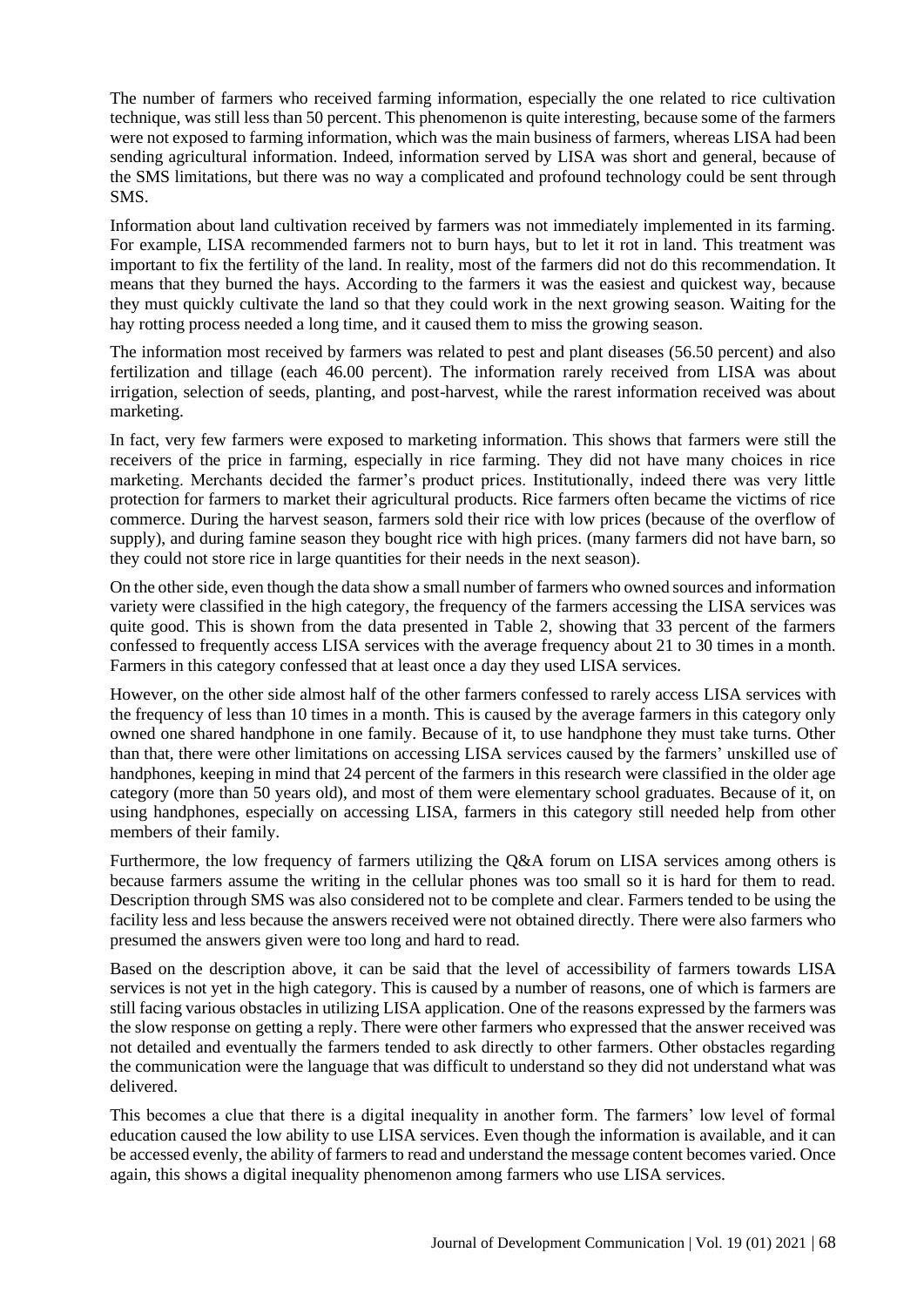This finding is in line with the finding of Sari et al. (2018) which mentioned the importance of ICT infrastructure improvements so that there were more people who could access ICT. This physical infrastructure improvements must also be accompanied by the effort of the farmers to access the information, such as charging lower rate so that there are more farmers who can gain access to the information

#### **Level of Agricultural SMS Use and Level of Farmers' Knowledge**

With refer to the finding by Meera et al., (2004) in their research regarding the use ICT in three projects in India, it shows that the respondent's age is negatively correlated with the frequent use of internet services in the three ICT projects. In line with this, Aldosari et al., (2019) expressed that age influences significantly the information access rate originating from electronic media like television, radio, and internet. Land ownership, on the other hand, does not correlate at all with the frequent use of ICT services. In other words, all farmers can access media, no matter how big the land they own. In the meantime, the research finding by Senthilkumar et al., (2013) showed that land ownership and farmer's knowledge are significantly correlated with the rate of ICT use like Village Information Centre (VIC).

Therefore, the rate of farmer's use of SMS for agriculture is closely related to its influencing factors, both internal and external. The internal factors mentioned in this research are related to the farmer's characteristics by referring to a number of previous researches (Meera et al., 2004); (Ono & Zavodny, 2007); (Stiakakis et al., 2010); (Senthilkumar et al., 2013); (Haight et al., 2014). The following table presents data about the correlation test between the farmer's characteristic variable and the one used in the information accessibility rate.

With reference to the data presented in Table 4, it can be seen that the farmer's characteristic variables that are related to the number of information sources that can be accessed by farmers are formal education and farming land area. The type of relation resulting from the data is positively correlated and very significantly real ( $\alpha$ ), in that they are respectively 0.000 and 0.007. Therefore, the higher the farmer's formal education, the more information the farmer can access. This shows that farmers of higher education can explore various sources of information in LISA.

|                                 | Rate of cellular phone use |            |                             |            |                                    |            |
|---------------------------------|----------------------------|------------|-----------------------------|------------|------------------------------------|------------|
| <b>Farmer's characteristics</b> | Source of<br>information   |            | A variety of<br>information |            | <b>Frequency of</b><br>information |            |
|                                 | r                          | <b>Sig</b> | r                           | <b>Sig</b> | r                                  | <b>Sig</b> |
| Age                             | $-0.17$                    | 0.816      | 0.016                       | 0.826      | $-0.206$ **                        | 0.003      |
| Formal education                | $0.414***$                 | 0.000      | $0.240**$                   | 0.001      | $0.210^{**}$                       | 0.003      |
| Area of farming land            | $0.189**$                  | 0.007      | 0.087                       | 0.219      | $0.503***$                         | 0.000      |
| Status of land ownership        | 0.118                      | 0.095      | $0.196***$                  | 0.005      | $0.179*$                           | 0.011      |
| IT media ownership              | 0.099                      | 0.164      | $0.200**$                   | 0.004      | $0.356**$                          | 0.000      |

**Table 4** Correlation Coefficient between individual characteristic variable and that of farmer's SMS use in Karawang Regency in 2017

\*there is a significant correlation at  $\alpha$  0,05; \*\*there is a real correlation at  $\alpha$  0,01

In terms of area of land managed, the correlation test shows that the larger the land area the farmers managed, the more information the farmers could access. However, when it is seen from the variety of information, there are three variables that are related with the number of information variety that can be accessed by farmers. These include level of formal education, status of land ownership, and ownership of information technology media.

On the other hand, communication frequency is the only variable in the accessibility level that is correlated with all variables in the farmers' characteristics. The interesting data that result from the correlation test between age characteristic and information frequency shows that it correlated negatively and significantly at real level ( $\alpha$ ) 0.003. The negative correlation shows that the older the farmers, the less frequent farmers get access to agricultural SMS services. This strengthens the thesis that older generation (digital migrant)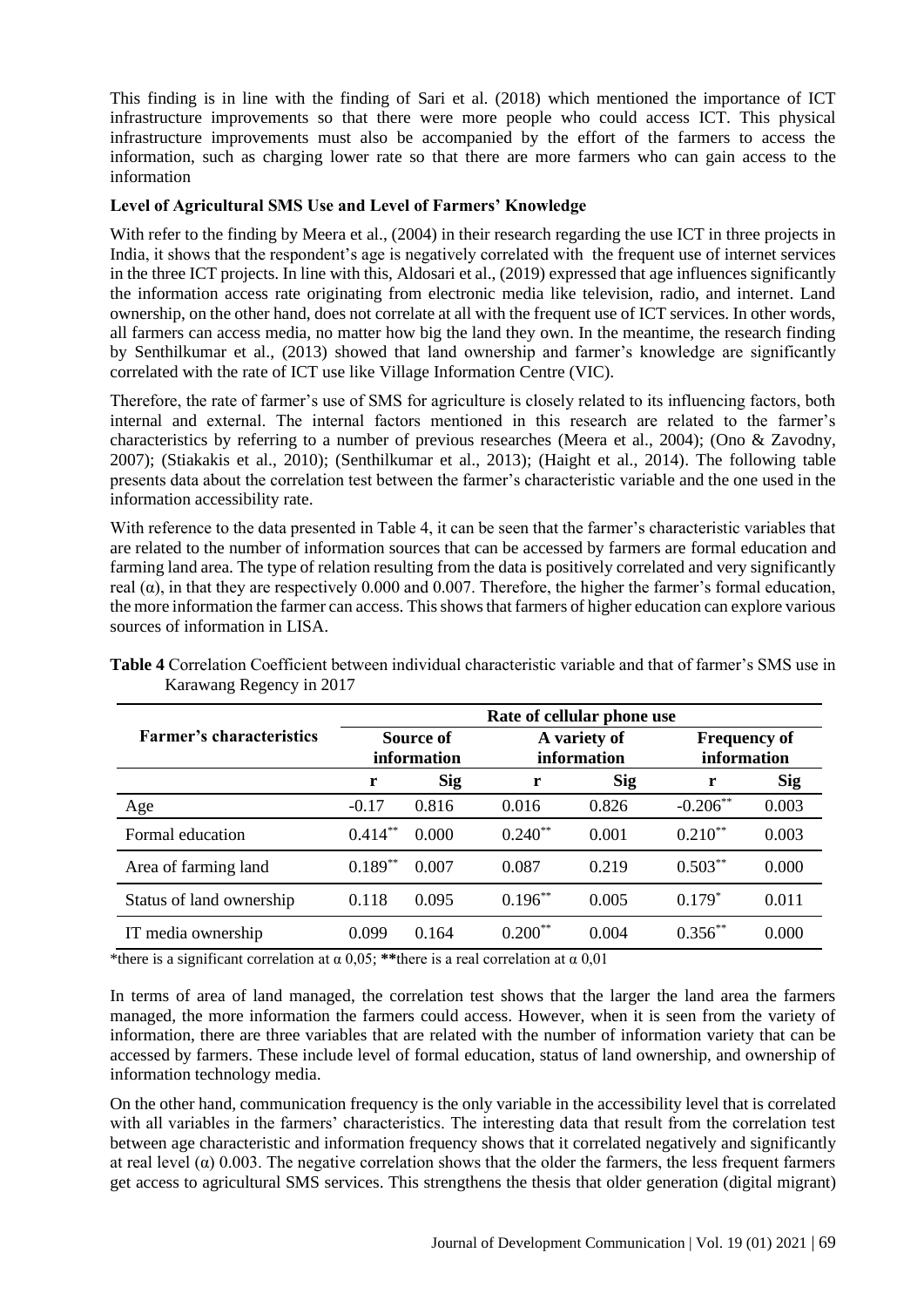have difficulty to use digital information. This older generation felt awkward to use digital media, so the frequency they use media tend to be lower compared to the young generation (digital generation).

The correlation between area of land ownership and level of farmers to use SMS services previously indicated by Adegbidi et al. (2012) who showed that the use of cellular phones in farming activities is influenced positively by the land they own and grow. The results of this research showed the same. The land area farmers own is correlated positively with the level of agricultural SMS use. The indicators of the level of use mentioned here are among others number of information sources and frequency of information. In other words, the more the land area owned by farmers, the more sources of information the farmers can access in line with the more often they access the information.

This is also related to the 'courage and opportunity' of the farmers to use technology. Farmers who own a large farming area has more chance to use technology that varies in their large farming area. Farmers who own small area of land do not often use technology in their limited farming area. This limitation is related to the risk of farming and cost for innovation. Large farming area farmers dare to take risk to try innovation because they have enough asset. It is unlike small-farming area farmers who have little asset. So is the cost for innovation; big farmers have enough fund to pay for the innovation, whereas small farmers do not own it.

There is an interesting thing in using information obtained from LISA services. Although farmers do not practice it directly, this information is actually is used by field counselors as a topic for discussion with farmers. The extension workers discuss the information from the SMS with farmers. Sometimes the initiative comes from farmers (meaning farmers ask further the information they get from LISA), and sometimes the initiative comes from the extension workers (meaning the extension workers make use of the information from LISA as a topic for discussion with farmers). This is in line with the research by Anastasios et al., (2010) who said that in agricultural extension, there was a big challenge to combine information technology with conventional communication mode (face-to-face and group discussion). Therefore, although LISA information is indirectly practiced by farmers, this information is very useful to connect farmers and the extension workers. Furthermore, the rate of SMS services is an important factor to determine the change in farmers' knowledge about a number of information they obtain from LISA services. Data on the correlation test about both variables can be seen in the following table.

| <b>Information</b>       | <b>Level of Knowledge</b> |            |  |
|--------------------------|---------------------------|------------|--|
| <b>Accessibility</b>     | R                         | <b>Sig</b> |  |
| Source of Information    | $0.170*$                  | 0.016      |  |
| Variety of Information   | 0.155                     | 0.028      |  |
| Frequency of Information | $0.535***$                | 0.000      |  |

**Table 5** Coefficient Value of the Correlation between Information Accessibility and the Knowledge Level of Farmers in Karawang Regency, 2017

\*there is a real relationship in  $\alpha$  0.05, \*\*there is a real relationship in  $\alpha$  0.01

Referring to the data shown on Table 5, it is known that the variables contributing to the knowledge of the farmers are the source of information and the frequency of the information. In other words, the more information the farmers access, the higher the farmers get knowledge. Meanwhile, the variety of the information is not related to the level of the farmer's knowledge, in connection with the fact that almost all of the farmers are not yet trying to access the information available in the LISA services. Furthermore, the types of information that are usually accessed by the farmers are Q&A services on farming, while the average farmers confess they never access family financial literacy services because some of them thought that the information is not necessary, and some others thought that that information is not easy to understand. In other words, the results of this research can give an input especially for the service providers that what the farmers need is actually to access the information and not how many varieties of information are available. The agricultural SMS service providers are expected to focus on the topics that are accessed frequently by the farmers regarding with the farming by providing lots of information on farming.

Furthermore, the frequency of the information proved to be significantly connected with the farmer's level of knowledge. In other words, the more the farmers use LISA services the more knowledge the farmers get.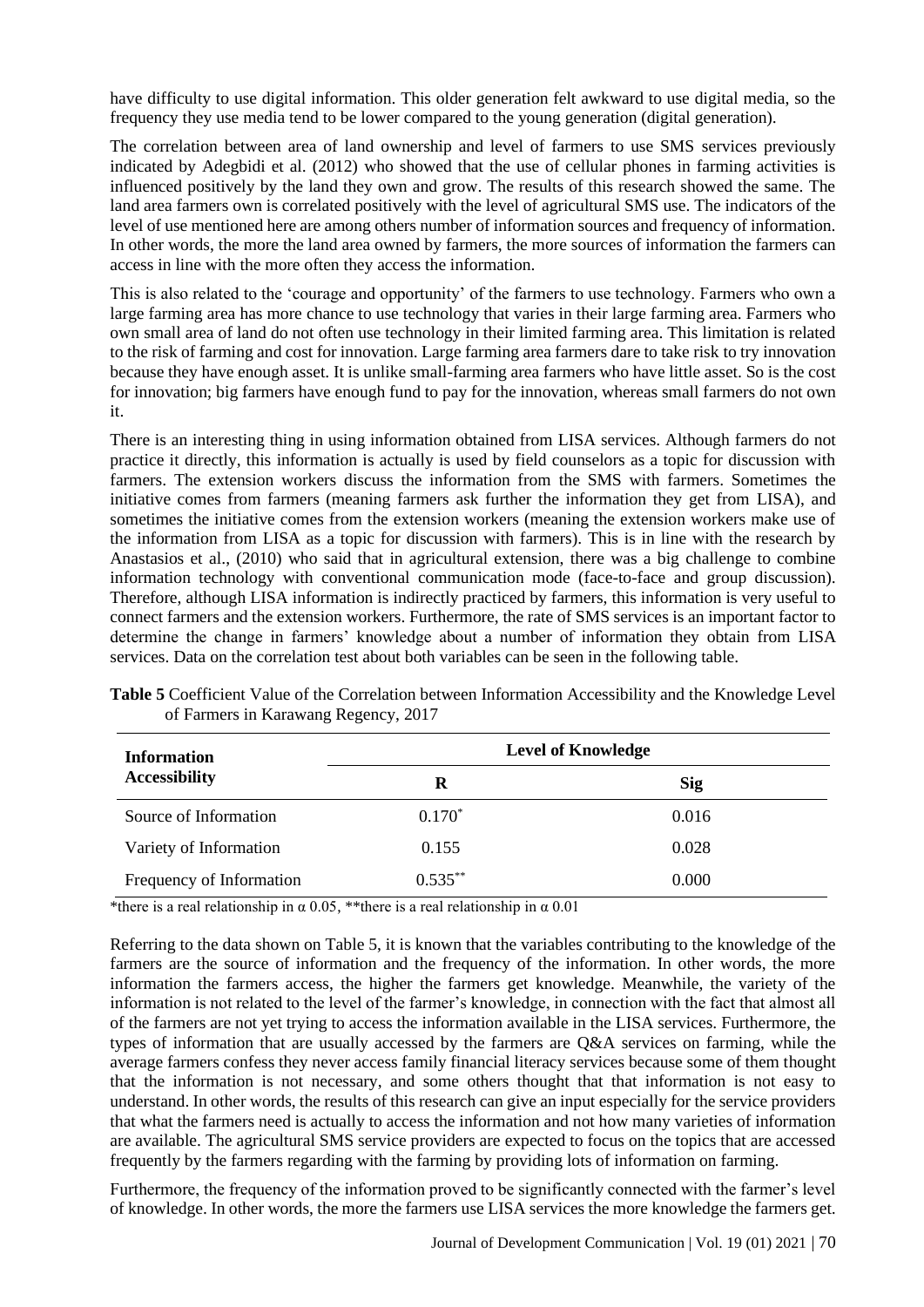According to the farmers, the most frequent feature being used is the Q&A. Farmers felt facilitated by this service because they can ask directly to the counselors the problems, they are facing without waiting for the visit of the village counselor. In other words, this SMS feature is rated fast to respond to the farmer's problem.

# **CONCLUSION**

This research shows that SMS that is used to deliver agricultural information has succeedded to empower farmers. The message a farmer receives has increased the farmer's knowledge and is used by the farmer to improve his farming. In addition, information the farmer receives through SMS is also used to intensify discussion between an intensive worker and farmers. This means that in order to strengthen the effects of message received by farmers through SMS, there needs to be a discussion between an intensive worker and farmers, and among farmers.

This research also signifies that there is a symptom of digital inequality among farmers. The different socioeconomy status of farmers has caused a variety of gadget ownership, access, usage, and utilization of information received through SMS. This tendency must be noticed because digital inequality can probably expand the other socio-economy gaps.

### **RECOMMENDATION**

This research has uncovered the digital divided and digital inequality phenomenon. These issues must be further researched by uncovering the most determined variables to uncover those injustices.

On improving the access of the farmers to the digital information sources, this research suggests for the stakeholders to open up more access for the farmers to the agricultural information by constructing ICT infrastructure in villages with cheaper tariff. In addition, a closer cooperation between the content provider and the extension workers must be tightened so the materials can be more relevant to farmers. Therefore, ICT becomes a complementary on the relationship between farmers and the extension workers

### **REFERENCES**

- Adegbidi, A. B., Mensah, R., Vidogbena, F., & Agossou, D. (2012). Determinants of ICT use by rice farmers in Benin: from the perception of ICT characteristics to the adoption of the technology. *Journal of Research in International Business and Management*.
- Aldosari, F., Al Shunaifi, M. S., Ullah, M. A., Muddassir, M., & Noor, M. A. (2019). Farmers' perceptions regarding the use of Information and Communication Technology (ICT) in Khyber Pakhtunkhwa, Northern Pakistan. *Journal of the Saudi Society of Agricultural Sciences*, *18*(2), 211– 217. https://doi.org/10.1016/j.jssas.2017.05.004
- All Answers Ltd. (2018). *Role of Information Communication Technologies (ICTs) for Rural Development*.
- Anastasios, M., Koutsouris, A., & Konstadinos, M. (2010). Information and communication technologies as agricultural extension Tools: A survey among farmers in West Macedonia, Greece. *Journal of Agricultural Education and Extension*, *16*(3), 249–263. https://doi.org/10.1080/1389224X.2010.489767
- Baumüller, H. (2013). Facilitating Agricultural Technology Adoption Among the Poor: The Role of Service Delivery Through Mobile Phones. In *SSRN*. https://doi.org/10.2139/ssrn.2237987
- Daum, T. (2018). ICT Applications in Agriculture Abstract 1 Background 1 Areas of Application 2 Labor 2 Land 2 Agricultural Production 2 Financial Services 3 Insurance 3 Agricultural Extension Services 3 Machinery Rental Markets 4 Marketing 4 Consumption 4 Agricultural Re. In *Encyclopedia of Food Security and Sustainability* (Issue 2017). Elsevier. https://doi.org/10.1016/B978-0-12-812687-5.22591-4
- FAO. (2010). *The application of information and communication technologies in agricultural and rural development in Egypt*. Research and Extensuin Branch.
- Haight, M., Quan-Haase, A., & Corbett, B. A. (2014). Revisiting the digital divide in Canada: The impact of demographic factors on access to the internet, level of online activity, and social networking site usage. *Information Communication and Society*. https://doi.org/10.1080/1369118X.2014.891633